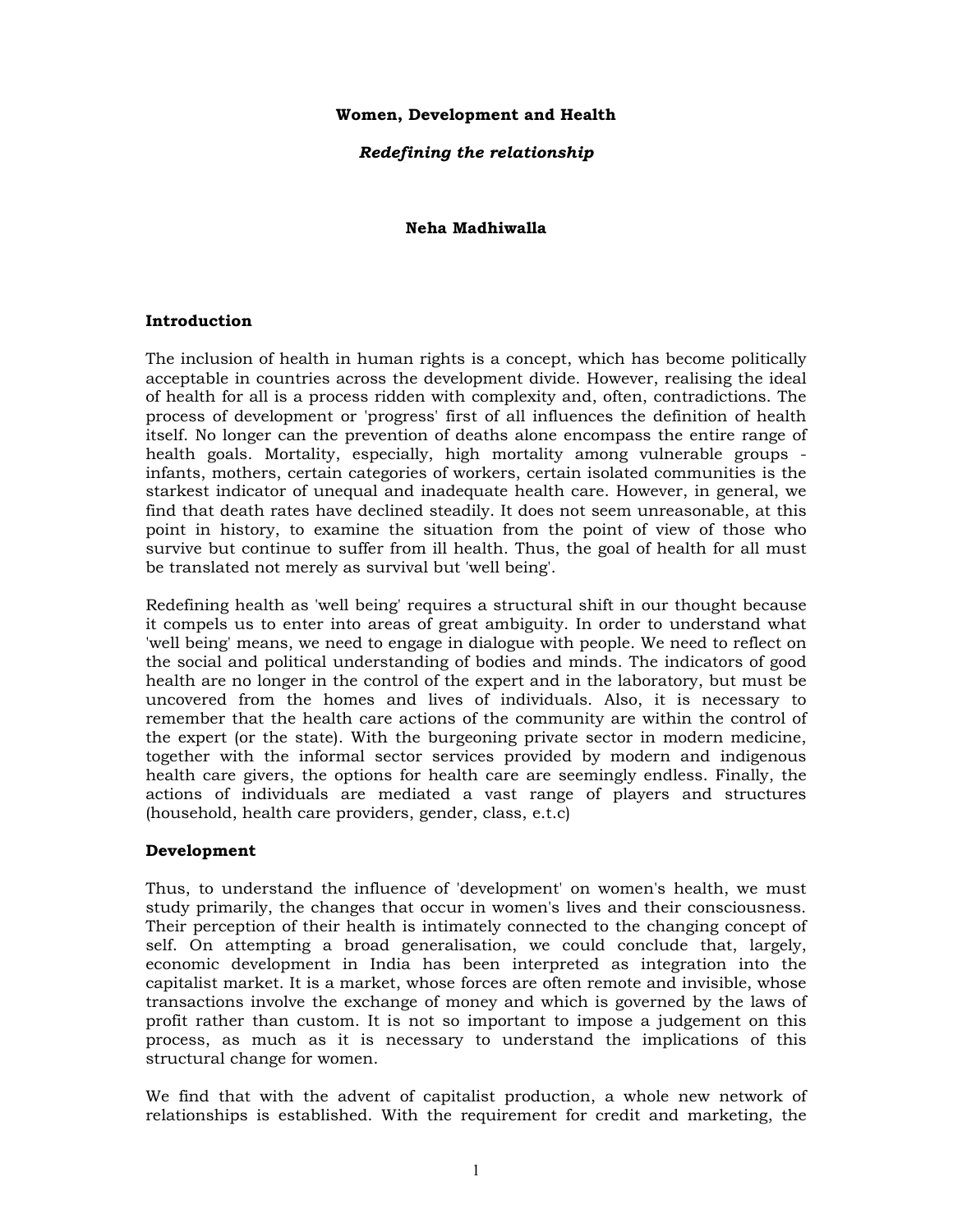first contact with non-traditional structures is established. As these are largely situated in the mofussil towns and urban centres, there is intimate and sustained contact with modern medicine through health centres and health personnel. Eventually, as a society begins to produce for a capitalist market, they invariably become consumers of goods in the capitalist market. Specifically, in the context of health care, it opens up the possibility of the use of highly advanced technological services. Essentially, the effect of the consumer health market is the medicalisation of a greater number of biological processes - childbirth, menstruation, menopause e.t.c. With greater proximity to the centres of health care, there is an increase in the degree and invasiveness of the interventions proposed. For e.g. we find that hysterectomy is recommended to all women reporting menstrual disorders.

With the availability of services and the possibility of procuring resources, a larger number of illnesses are recognised and come within the purview of medical care. For e.g. the entire range of cardio-vascular illnesses are reported in a health survey using self-reporting more frequently in a developed community. It would wrong to assume any automatic rise in the incidence of these illnesses with 'development'. However, as they are more frequently referred and diagnosed by doctors, they are reported more often and treated as such. Once labelled as a 'heart problem', the whole range of tests, procedures, drugs and hospitalisation must be undergone. Expectedly, people's anticipation of costs and quality of care required is also determined by the disease. Once accepted as a disease requiring medical intervention, it becomes obligatory for the household to procure the resources required for medical care. It must be noted that this phenomenon is not class specific. Thus, we find that clientele of most general practitioners and nursing homes in a peripheral area of the town  $\setminus$  city is drawn from different classes. At the same time, not all the consumers are equally empowered to negotiate in this market. For e.g. a small farmer who approaches the nursing home in the suburban area of a small town is completely at the mercy of the private doctor. Not only is his \ her level of knowledge very poor, there is no time or opportunity for this person to explore options.

The effect of the functioning of the market is to link remote players and processes into a network of causes and effects. As there is no regulation of the market, the effects of one on the other can be quite dramatic. For e.g. we find that the unscientific use of frontline antibiotics by individual doctors (and not insignificantly - by self-medicators) has caused a problem of drug resistance serious enough to spark off another epidemic of certain diseases e.g. T.B, Malaria. With the homogenisation of health care behaviour, (e.g. universal use of western medicine and private practitioners) this problem becomes all the more acute - as can be seen in Mumbai in the context of Malaria, where most episodes are treated by private practitioners (trained or otherwise).

Thus, we find that 'development', which essentially brings isolated groups and communities into a mainstream, exposes hitherto protected individuals to the dangers of the vagaries of the market. Needless to add, when the state abdicates its responsibility to mediated between the various players, those who already suffer from the oppression of hierarchical structures (e.g. class, caste, gender) are disadvantaged further.

Of course, it must be never be forgotten that with the transformation of society that accompanies 'development', opportunities and 'niches' emerge for the disadvantaged groups. For e.g. with the spread of health care services in the smaller semi-urban areas, the availability of emergency care has increased. With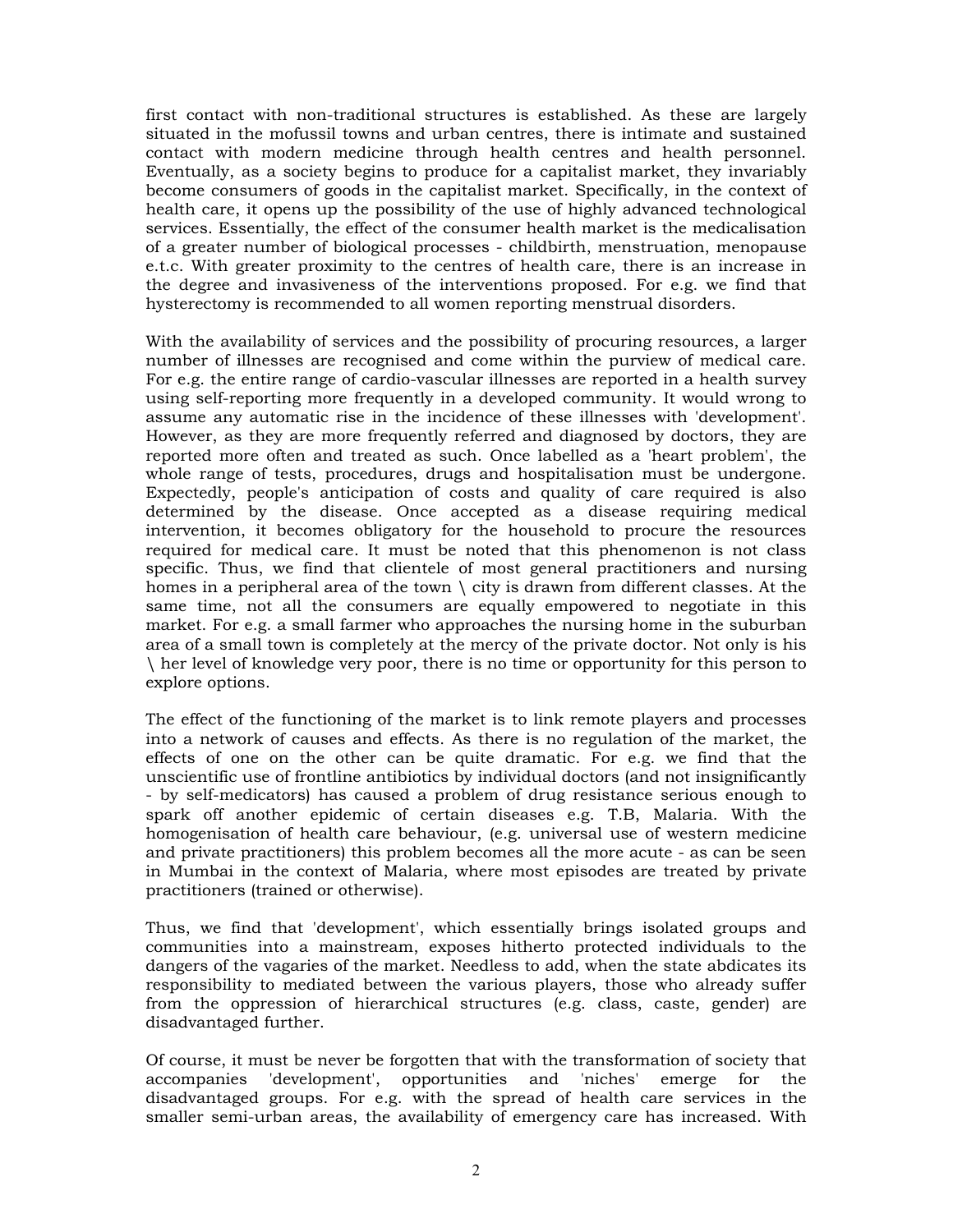improvement in transport and communication networks, the spread of information and knowledge is facilitated and a certain degree of awareness is spread universally. The possibility of organising large masses of people separated by long distances is possible (as was evident in the Narmada Bachao Movement). Certain egalitarianism is forced into society by the inability of any class to gain hegemonic control. Within the large homogenised market, there exist innumerable local variations and differences. In the case of health care, we find that local practitioners adapt their treatment regimens to the needs of their patients. Traditional remedies are repackaged and sold commercially and used alternatively by people with western medicine.

## **Women and Development**

Apart from the general influences of 'development', there are specific consequences for women. It would be impossible to generalise about the changes wrought in women's lives by 'development'. But invariably, we find changes in the nature of their work, the organisation of their households and in their living environment. Much more deep-rooted changes occur in the understanding of self and the experience of their bodies. All these have implications for the health of women. However, it is not possible to explore the process by which these changes occur and are absorbed into everyday life without reference to a particular context.

There exist no universal pattern in which communities experience 'development'. The changes in the economic base of the community are very important in determining the direction and route that 'development' takes. How the community assimilates these changes also depends greatly on its social, political and cultural profile. Thus, the experience of women in a changing society is also multi layered and unique. The history of that community will determine how much advantage, women will derive from the flux induced by structural change.

# **Case study**

### *Households*

In our study of household health conducted in Nasik district, Maharashtra, $1$  we encountered a set of three villages that would be defined as 'developed'. In relation to the rest of the villages in the Igatpuri taluka, there were distinct differences in the mode of production and the life style and social organisation. These are also reflected in some of the indicators. The developed villages were predominantly upper caste while the majority of the households in the other villages were tribal. However, it is important to note that even in the 'developed' villages, one third of the households were tribal.

|                          | <b>Other</b> |        | "Developed Villages"      |        |
|--------------------------|--------------|--------|---------------------------|--------|
|                          | villages     |        |                           |        |
| Caste / Community        | Households   | $\%$   | Households <sup>1</sup> % |        |
| <b>Upper castes</b>      | 57           | 8.80%  | 90                        | 47.90% |
|                          |              |        |                           |        |
| Farming castes           | 117          | 18.10% |                           | 0.50%  |
| Artisan castes           | 24           | 3.70%  | 15                        | 8.00%  |
| Unspecified Hindu castes | 15           | 2.30%  |                           | 1.10%  |

 $\overline{a}$ <sup>1</sup> Health, Households and Women's Lives; a study of illness and childbearing among women in Nasik district, Maharashtra; 1999; (In print)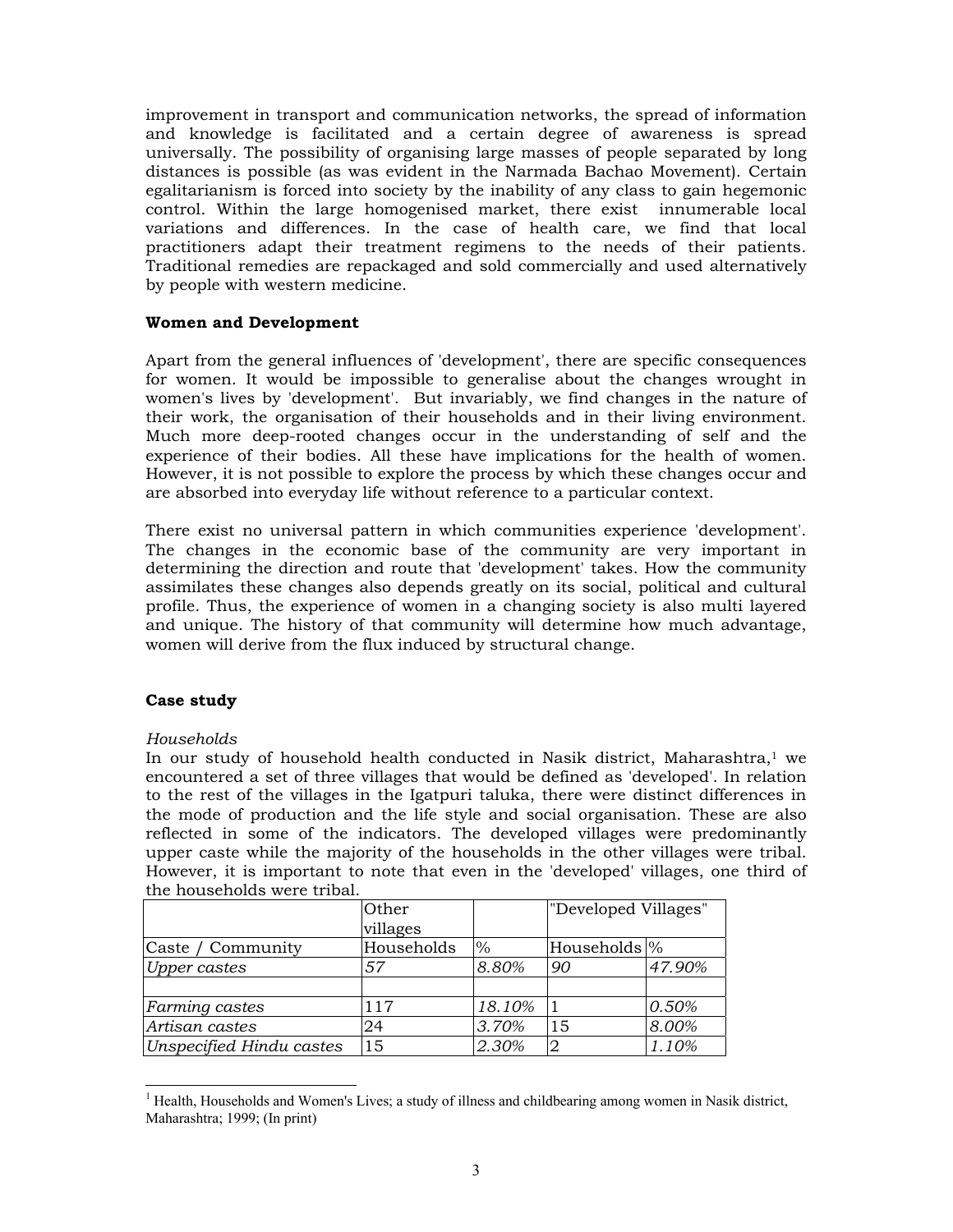| Other Hindu Castes      | 156 | 24.10% | 18  | 9.60%  |
|-------------------------|-----|--------|-----|--------|
|                         |     |        |     |        |
| Scheduled castes        | 71  | 11.00% | 18  | 9.60%  |
|                         |     |        |     |        |
| Mahadev Kolis           | 136 | 21.10% | 28  | 14.90% |
| Thakur / Katkari        | 160 | 24.80% | 26  | 13.80% |
| Other scheduled tribes, |     |        |     |        |
| nomadic tribes          | 44  | 6.80%  | 8   | 4.30%  |
| Scheduled / Nomadic 340 |     | 52.70% | 62  | 33.00% |
| tribes                  |     |        |     |        |
|                         |     |        |     |        |
| Muslims, Christian      | 21  | 3.30%  |     |        |
| Total                   | 645 |        | 188 |        |

While agriculture in the rest of the villages was largely seasonal and dependent on rain water, in the 'developed' villages, year long cultivation was possible due to irrigation. While only 7.0 per cent of the households on the other villages owned irrigated land, 24 per cent of the households owned irrigated land in the developed villages. Our using our categorisation of households - landless, cultivator labourers, sole cultivators with rain-fed land and sole cultivators with irrigated land; we find that the composition of the households is very distinct in the developed villages. The proportion of landless households is, in fact, marginally larger in the 'developed villages. However, we find that the highest class in the 'developed areas is significantly larger in the same villages. This indicates a greater level of disparity with a more powerful elite class. Thus, we find that the largest social class in the 'developed' villages is of upper caste cultivators with access to irrigated land.

Expectedly, the family size in the 'developed' village households was larger than the other households, being 7.23 as opposed to 6.26 persons. The average number of women above 12 yers too, was marginally higher in the 'developed' villages being 2.51 women as opposed to 2.07 women. The implication of these figures when translated into actual experience means the existence of joint households with women of two to three generations living either in their natal or married home.

# *Work*

The work routine of women in the 'developed' villages was torturous. While in the other villages, the work day started at dawn and was over by mid day (during the weeding season), in the 'developed' villages, it stretched from mid-morning (8 o'clock) to sunset with a short break of one hour for lunch. The rest of the chores, filling water, cooking dinner and child-care was undertaken after sunset and continued till night. Women informed us that they often had no time left for a bath or breakfast, dinner being the only relaxed meal. This work routine is typical for the type of cultivation undertaken - a mix of rice, groundnut, sugarcane, pulses, fruits and vegetables. Especially, the packing of fruits and vegetables has to be undertaken late at night or early morning causing an enormous extension of the working day.

On speaking to a group of women about the changes in their work, they stated that single crop cultivation was much more relaxed and allowed for larger periods of rest. They also asserted that they were sicker than their mothers or grand mothers had ever been. The reason that they assigned to their health problems was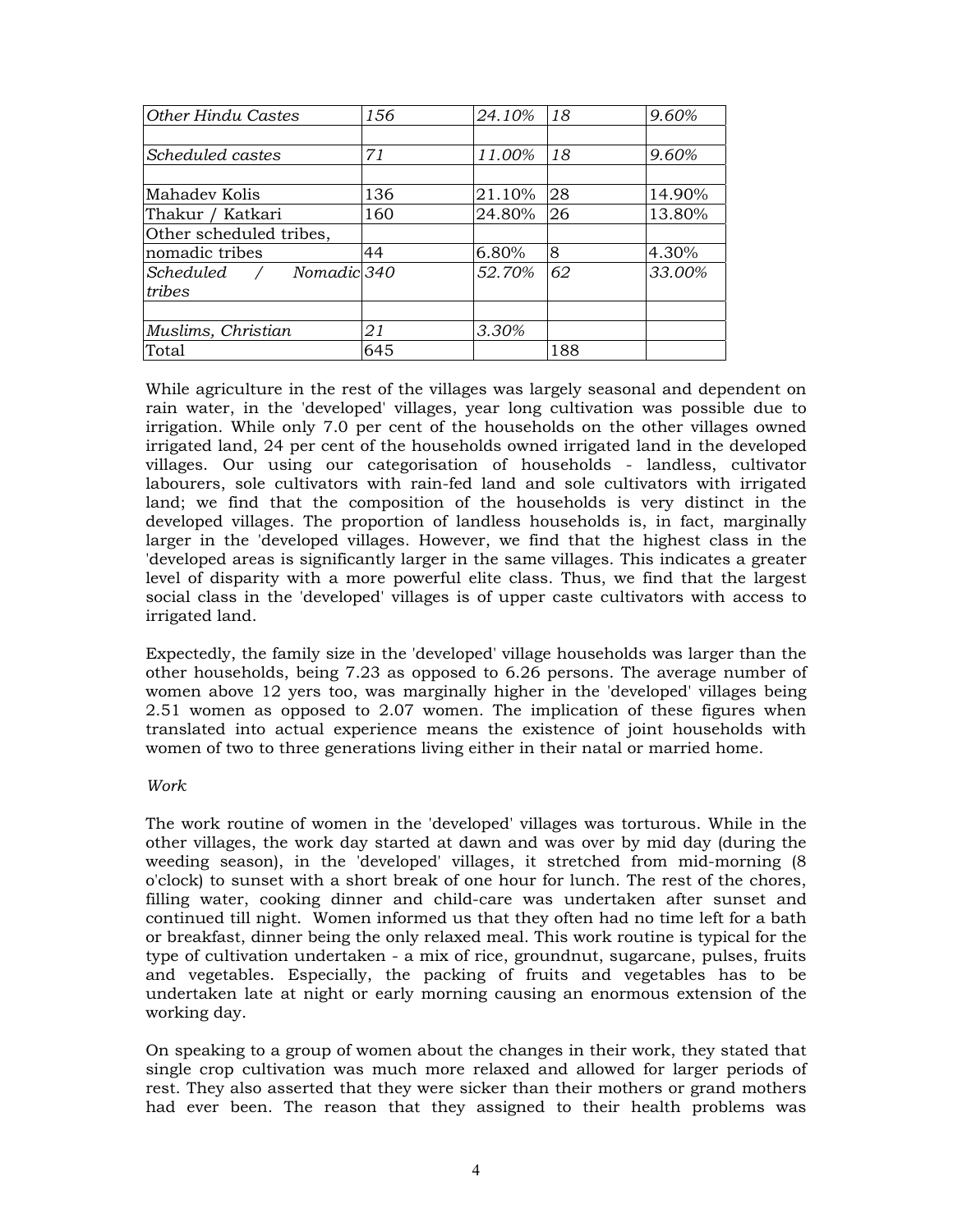overwhelmingly 'work'. They commented on how girls were called to in laws immediately after marriage, as more and more people were required to farm the land. As marriages were consumed sooner, child bearing too was hurried. They also pointed out how their personal needs for hygiene and rest were neglected due to the long working day. Normally, the women use the hour before daylight for defecation and bathing. In this case, this time too was encroached upon.

# *Living Condition*

On the other hand, we observed a much greater variety in the food eaten by the households as well as it being more substantial in quantity. The quality of clothing worn by the women too, was superior. Substantial amounts of jewellery was worn by the women. The temples in the village were large and well maintained. We also observed that the physical condition of the houses, in general, was superior. We also found that 36.2 per cent of the households had access to a public or private tap, while the rest had access to perennial wells. Most houses had electricity connections and reasonably regular supply. Thus, though the survival needs were more easily fulfilled, the most striking impression that remained was that of women working continuously without rest. The relative affluence in these villages was apparent in the number and variety of consumer goods owned by households.

The literacy rate for adult women was 26 per cent as opposed to 16 per cent for the other villages. We also find that 16.5 per cent of the adult women had reached secondary school. However, as with women in the other villages, they were largely employed in the cultivation of their own land. There was no significant difference in the marital status of women in both types of villages. We do find that very few women above 17 years were not yet married. Although not completely reliable as sexual history, we find that proportionately more women between 18-25 years in the 'developed' villages had children as compared to women of the same age in other villages. This substantiates the assertion of the women that childbearing for the younger generation of women commences earlier than before.

# *The Health Condition of Women*

The reporting of illness in the developed villages was much higher. 546 women in 1000 reported being ill in the previous one month as compared to 501 in the other villages. 922 episodes were reported for every 1000 women in the developed villages as compared to 749 in the other villages. This indicates the greater complexity in the reporting of illness by women in the 'developed' villages.

This greater complexity is a reflection of the greater awareness about ill health and more concern about the body. It was not surprising for us to find that health as an issue for research met with much enthusiasm and interest. Apart from women themselves, we found that male leaders and co-workers also approached us with problems suffered by their female relatives and acquaintances. It was almost distressing to see the high degree of concern in women's minds about their bodies. We find that of the total episodes reported by women, 29.5 per cent were reported in the 'developed' villages. On disaggregation, we find subtle differences in the pattern of problems. The prevalence of reproductive problems and weakness was reported to be much higher in the 'developed' villages. Also more prevalent were fevers. This is, certainly, on account of the canals and reservoirs surrounding the villages, which serve as fertile breeding grounds for mosquitoes.

Type of problem: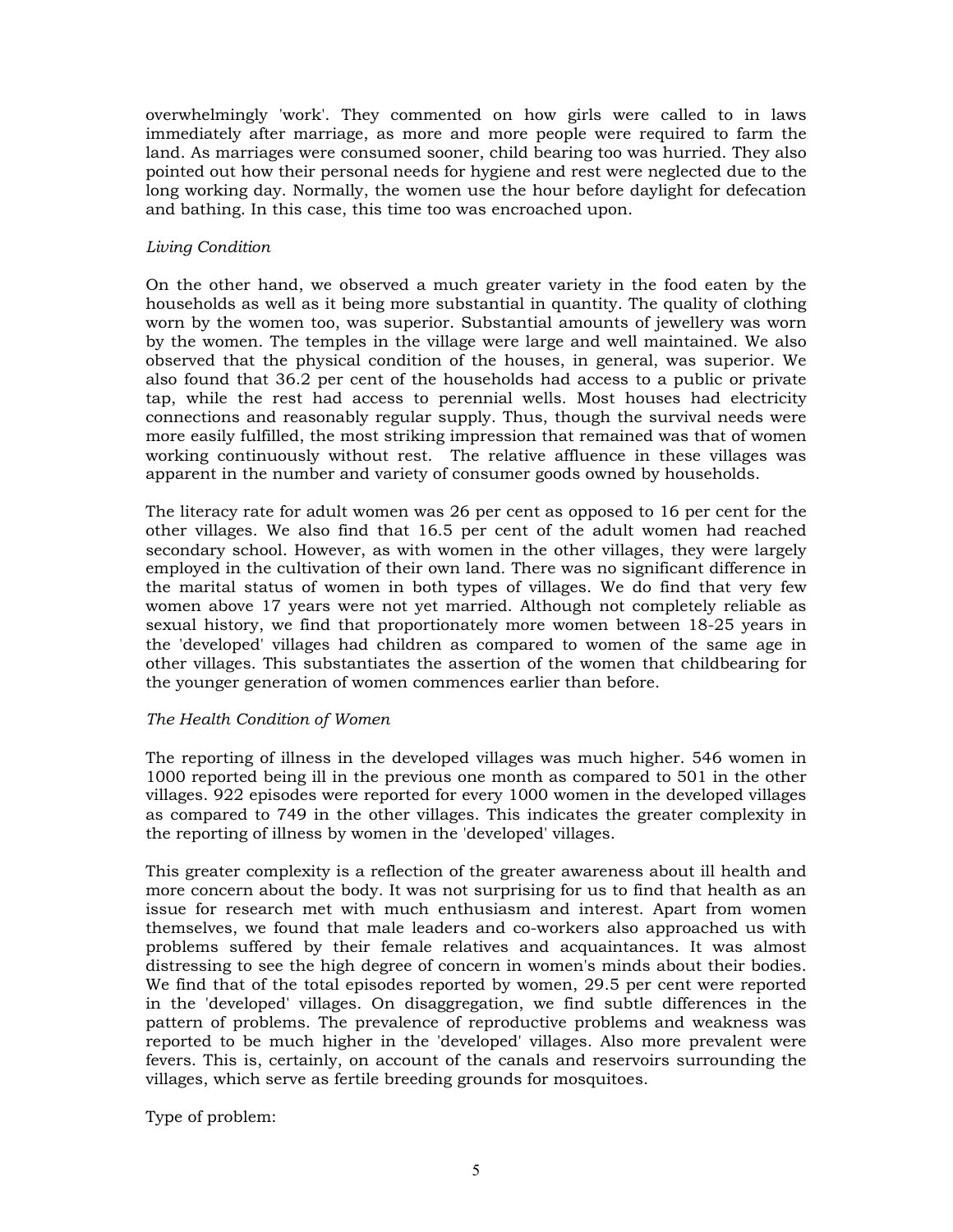The higher reporting of weakness and reproductive problems is significant. We can not assume that there exist any epidemiological differences in the profiles of the two sets of villages. However, that the health problems are experienced differently by women in the two sets of villages is apparent. The reporting of weakness is an indicator of a general feeling of ill health that may or may not have any biological basis. That this complaint is more frequent in the 'developed' villages is noteworthy. It signifies a heightened awareness of health problems as well as an articulation of discomfort not necessarily amenable to medical treatment.

The understanding of ill health is integrally linked to their experience of their family and their environment. Drawn from the remarks of our investigators, I cite an example of the reporting of illness.

A 42 year old woman, spouse of the head of household and mother of 3 children. *During her delivery, her veins had become cramped (sheera gola jhala) that is why her limbs hurt. As her mother was not present during her childbearing and she was living with her sisters in law, she had to work. Due to the exposure to cold and cold water, this problem began.* 

In the 'developed' villages, we found that 436 health facilities (informal and formal) were utilised per 1000 persons. This was higher than the figure (402) for the other villages. The use of formal facilities i.e. clinics, dispensaries and hospitals is also higher in the developed villages. 341 per 1000 persons as opposed to 299 in the other villages. If we assume that formal care is the preferred choice, we do find that the 'developed' villages are more privileged. However, this does not necessarily translate into better health care. More number of health problems are medicalised and the treatment sought is also more sophisticated. We find that 3.2 per cent of all episodes and 5.4 per cent of all treated episodes involved hospitalisation. This is much higher than the figures for the other villages (0.7 and 1.0 per cent respectively).

The more frequent use of health care does not necessarily result in a greater feeling of 'well being' as is evident from the higher morbidity rates reported. The reason for this apparent contradiction must be sought in a wide range of factors. The treatment taken is merely to alleviate the symptoms, so that work is not disrupted…

A 32 year old daughter in law having 2 children and working on own land *During her period, her lower back becomes completely numb. That is why just before her period or a little later she gets herself an injection. (This same woman reported burning during urination as a separate complaint which she did not seek treatment for as she related it to tea drinking in summer)* 

Also evident is the fact that ideal conditions required for continuing and completing the treatment are not possible to create. Households get caught between the obligation to secure health care for the person and the difficulty in sustaining the supply of resources required for the same. In such a situation, hierarchical structures determine the priority given to each member.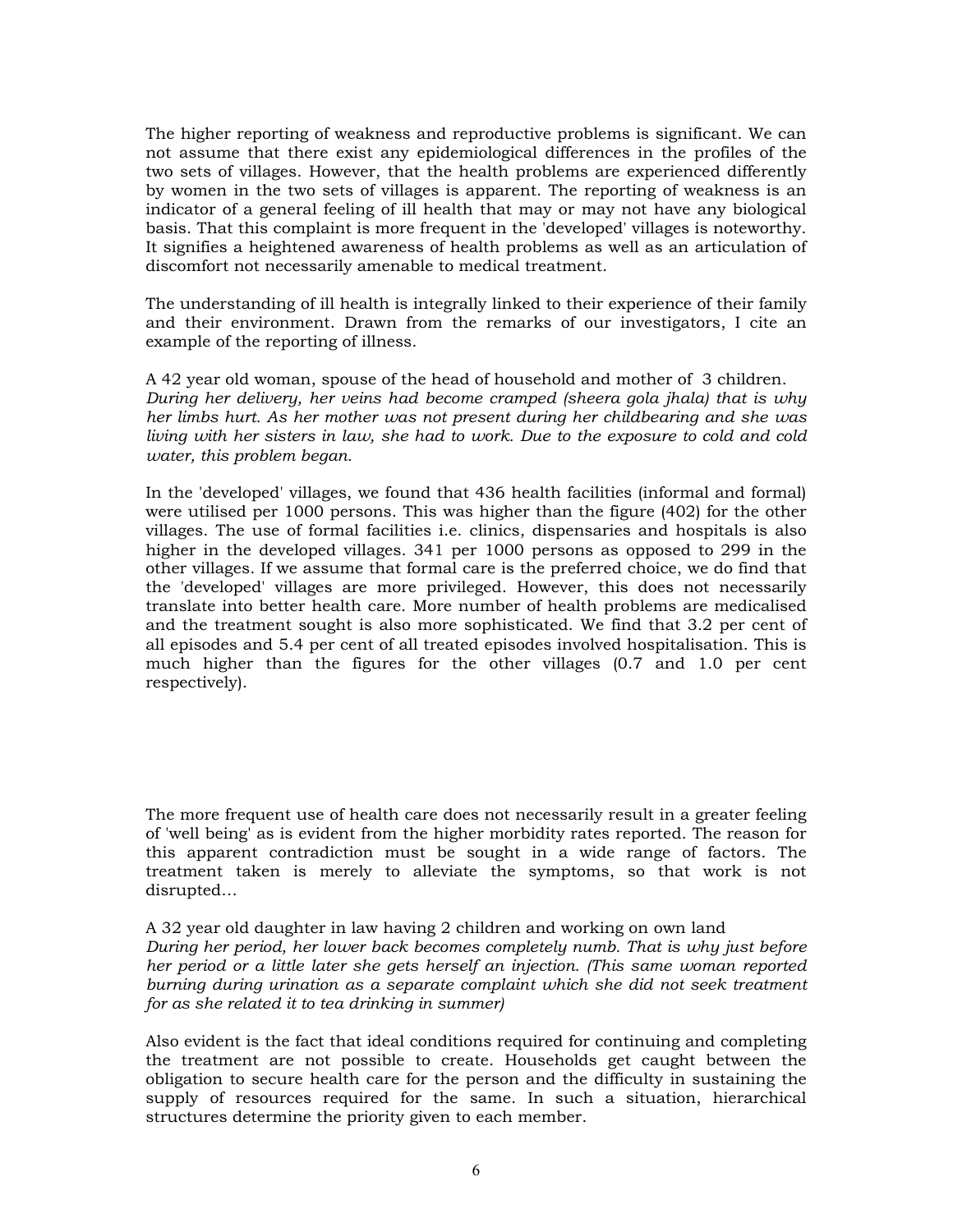A Maratha Household having their own land and jeeps used for commercial purposes

*C's eldest son died last year. He had a heart problem. They took him to Bombay to fit a new heart valve. But he died there. They had to pay attention to his illness because he was the earning member. C neglected her daughter's health. Now that daughter is married. She used to have problem with her menses. But because it was so expensive to treat her brother, they did not pay any attention to her problem… Their grandchild fell into the fire and his arm was burnt completely . They had to spend 20,000 for the surgery and hospitalisation. The economic condition of the house is quite good. Before their son died, he was ill for 6 months with jaundice and joint pain. Afterwards they told them to get a valve fitted. Although the doctor had told them that he needed surgery, they consulted a bhagat to see if he had been possessed. The bhagat told them that he was alright, so did another doctor in Bombay…* 

This remark reveals the complexity of problems facing households in the 'developed' villages. With access to services, information and some resources, they are drawn into a system, which has its own momentum. They can no longer ignore the possibility of modern medicine effecting a cure, even while they take recourse to the traditional providers to resolve their dilemma.

## **Conclusion**

The above case study has been used to explore a particular situation. However, it unfolds some of the processes that communities are experiencing world wide in the course of 'development'. Although the basic needs of food, clothing, shelter, water and sanitation have been fulfilled, there remains a large quantum of health problems. The operation of social and economic factors, of course, ensure that these are inequitably distributed. Inspite of this, one sees that the general standard of living has improved. However, health is not determined by any simple equation of above factors. The deep rooted structures of inequality distort the process of 'development' and make its experience ambiguous. The relative disempowerment of people in relation to the state, the market and of women in relation to men is reflected in their traumatic relationship with these agencies. Women are offered hysterectomies in response to their menstrual problem, but are never counselled to cope with the psychological and hormonal disturbances that follow. While households are willing to use their own resources to access private health care, neither the state nor the health profession plays any role in protecting them from unethical and improper health practice. A general rise in the standard of living does not change the relative position of women. In fact, it increases their work burden and neglect. They articulate their feeling of oppression and actual physical discomfort as ill health.

It is quite evident that 'development' in itself is not likely to increase women's feeling of well being without a change in the underlying structures of inequality and oppression. Only occasionally, one finds evidence of the potential that such transformation holds for women.

A 40 year old, Maratha woman, widow, mother of two, head of the household.

*A's husband died 15 years ago after a heart attack. She now trades in vegetables. She goes to Nasik Road and loads the vegetables into a truck and takes them to*